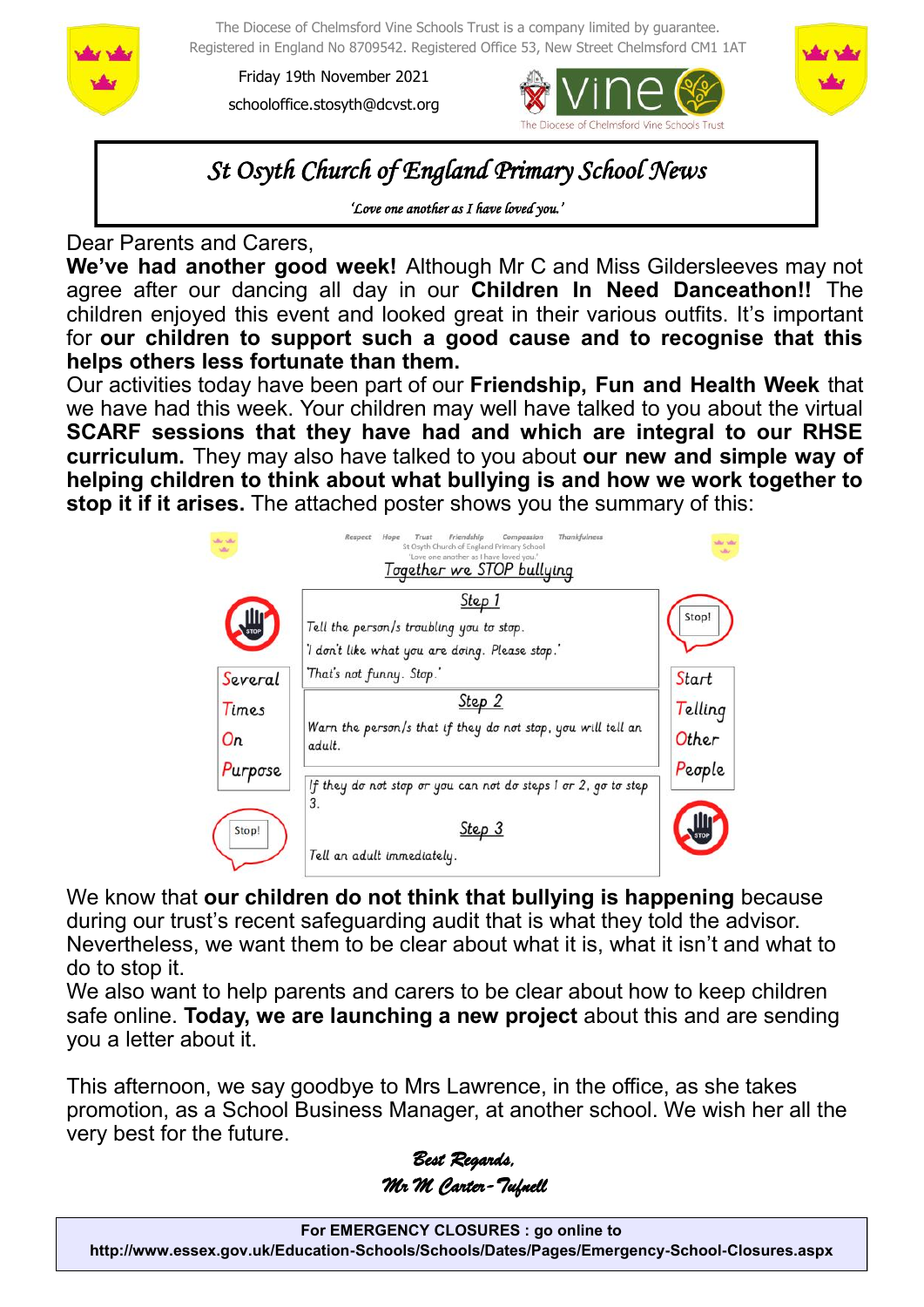## **School dinners - bookings can now be made until the end of term**

Dinner bookings need to be made online, please select your meal choices and add the items to the basket before proceeding to the checkout. If your child is eligible for free school meals or universal infant free school meals you also need to complete the checkout process but you will not be charged.

**If you think you may be eligible for free school meals please contact the school office for a form.** 



#### **Field use in Winter Months**

We want the children to continue to be able to enjoy using the field. For this to happen, children will need to have a change of footwear - trainers, wellington boots or such like.

Thus, **from Monday 15th November, children will only be allowed on the field if they have a change of footwear.** This is so that the children's school shoes do not get covered in mud and so that mud does not get walked all around the school building and into the school carpets.



Thank you for your help with this.





Everyone is reminded not to park on the zig zag lines outside school and also to be considerate to all our neighbours and not to block their driveways.

All children must have a full **named** PE kit in school every day.

# **PE Kit: Black shorts, White t-shirt, Plimsols**

## **Additional items allowed for outside: Plain tracksuit bottoms, top and trainers**

Children can wear a Fitbit (or similar) to school, but it is their responsibility to keep it safe during the day.



**All watches, Fitbits and earrings need to be removed for P.E lessons.**

# **Street Tag - New competition started 12th October 2021**

Street Tag is a free child and family-friendly mobile application that uses virtual tags to incentivize communities and families to become more physically active and boost mental health.



## **Join our school Team (see letter for full details)**



## **Reception admissions for academic year starting in September 2022**

**From Monday 8th November 2021**, applications can be made online via [www.essex.gov.uk/admissions](https://gbr01.safelinks.protection.outlook.com/?url=http%3A%2F%2Fwww.essex.gov.uk%2Fadmissions&data=04%7C01%7Cschooloffice.stosyth%40dcvst.org%7Cd9dfd22d78a64e7d492d08d9a046cdd1%7C282c78034b8f4fbda3841682df47e3ad%7C1%7C0%7C637717048224412247%7CUnknown%7CTWFpb)  The statutory national closing date for applications is **15 January 2022**.

**Breakfast Club** is open from 7.45am for **all ages**, costing **£3.00 per session**.

Please accompany your children into the school office, the children have breakfast and a chance to play. If you unexpectedly need to use Breakfast Club your child can be booked in on arrival, but payment must be made before the end of the day.



 **These sessions must be booked and paid for on school money in advance**.